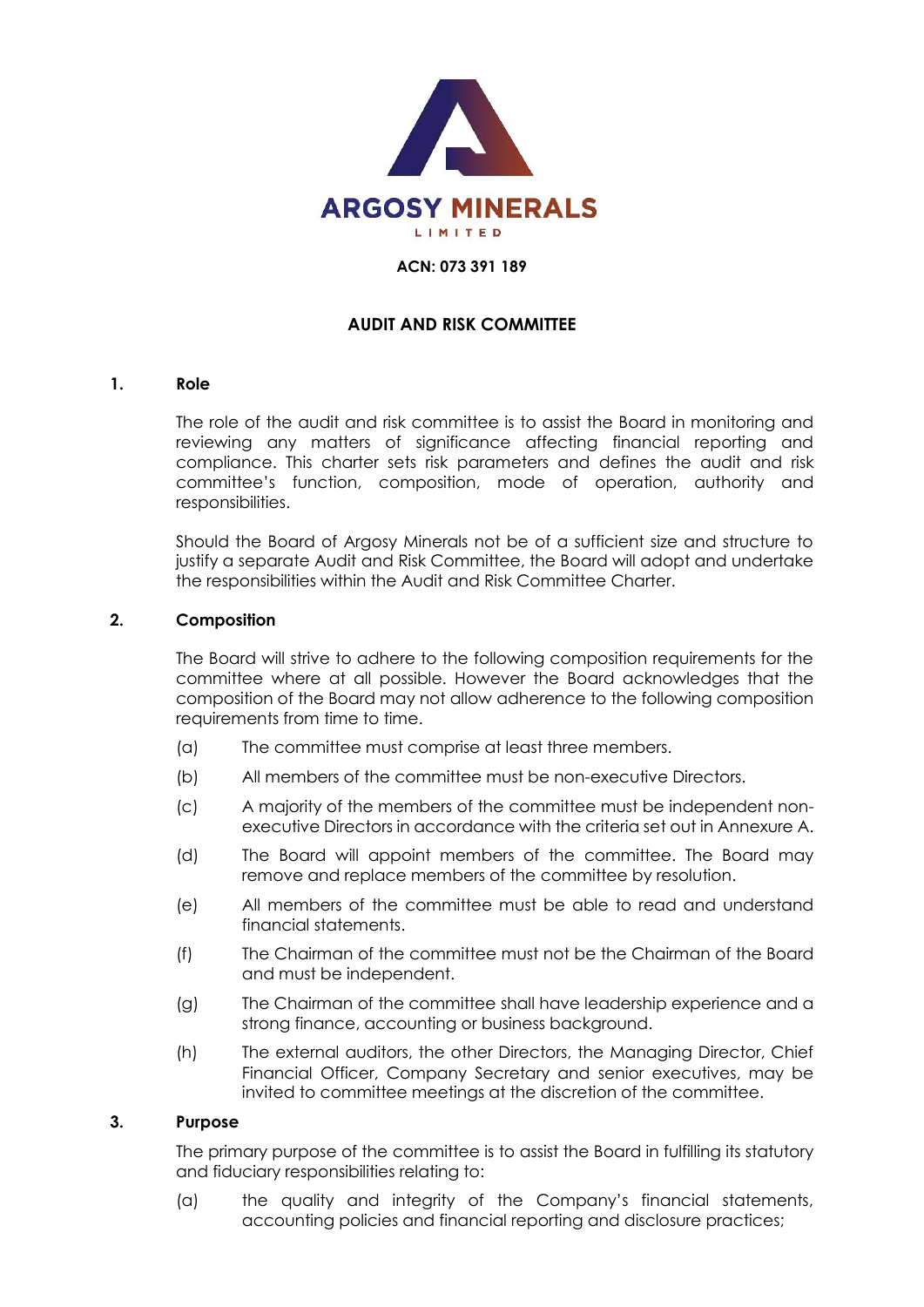- (b) compliance with all applicable laws, regulations and Company policy;
- (c) the effectiveness and adequacy of internal control processes;
- (d) the performance of the Company's external auditors and their appointment and removal;
- (e) the independence of the external auditor and the rotation of the lead engagement partner;
- (f) the identification and management of business, economic, environmental and social sustainability risks; and
- (g) the review of the Company's risk management framework at least annually to satisfy itself that it continues to be sound and to determine whether there have been any changes in the material business risks the Company faces and to ensure that they remain within the risk appetite set by the Board.

A secondary function of the committee is to perform such special reviews or investigations as the Board may consider necessary.

# **4. Duties and Responsibilities of the Committee**

## **4.1 Review of Financial Reports**

- (a) Review the appropriateness of the accounting principles adopted by management in the financial reports and the integrity of the Company's financial reporting.
- (b) Oversee the financial reports and the results of the external audits of those reports.
- (c) Assess whether external reporting is adequate for shareholder needs.
- (d) Assess management processes supporting external reporting.
- (e) Establish procedures for treatment of accounting complaints.
- (f) Review the impact of any proposed changes in accounting policies on the financial statements.
- (g) Review the quarterly, half yearly and annual results.
- (h) Establish procedures for verifying the integrity of the Company's periodic reports which are not audited or reviewed by an external auditor, to satisfy the Board that each periodic report is materially accurate, balanced and provides investors with appropriate information to make informed investment decisions.
- (i) Ensure that, before the Board approves the Company's financial statements for a financial period, the Chief Executive Officer and Chief Financial Officer (or, if none, the person(s) fulfilling those functions) have declared that, in their opinion, the financial records of the Company have been properly maintained and that the financial statements comply with the appropriate accounting standards and give a true and fair view of the financial position and performance of the Company and that the opinion has been formed on the basis of a sound system of risk management and internal control which is operating effectively.

## **4.2 Relationship with External Auditors**

- (a) Recommend to the Board procedures for the selection and appointment of external auditors and for the rotation of external auditor partners.
- (b) Review performance, succession plans and rotation of lead engagement partner.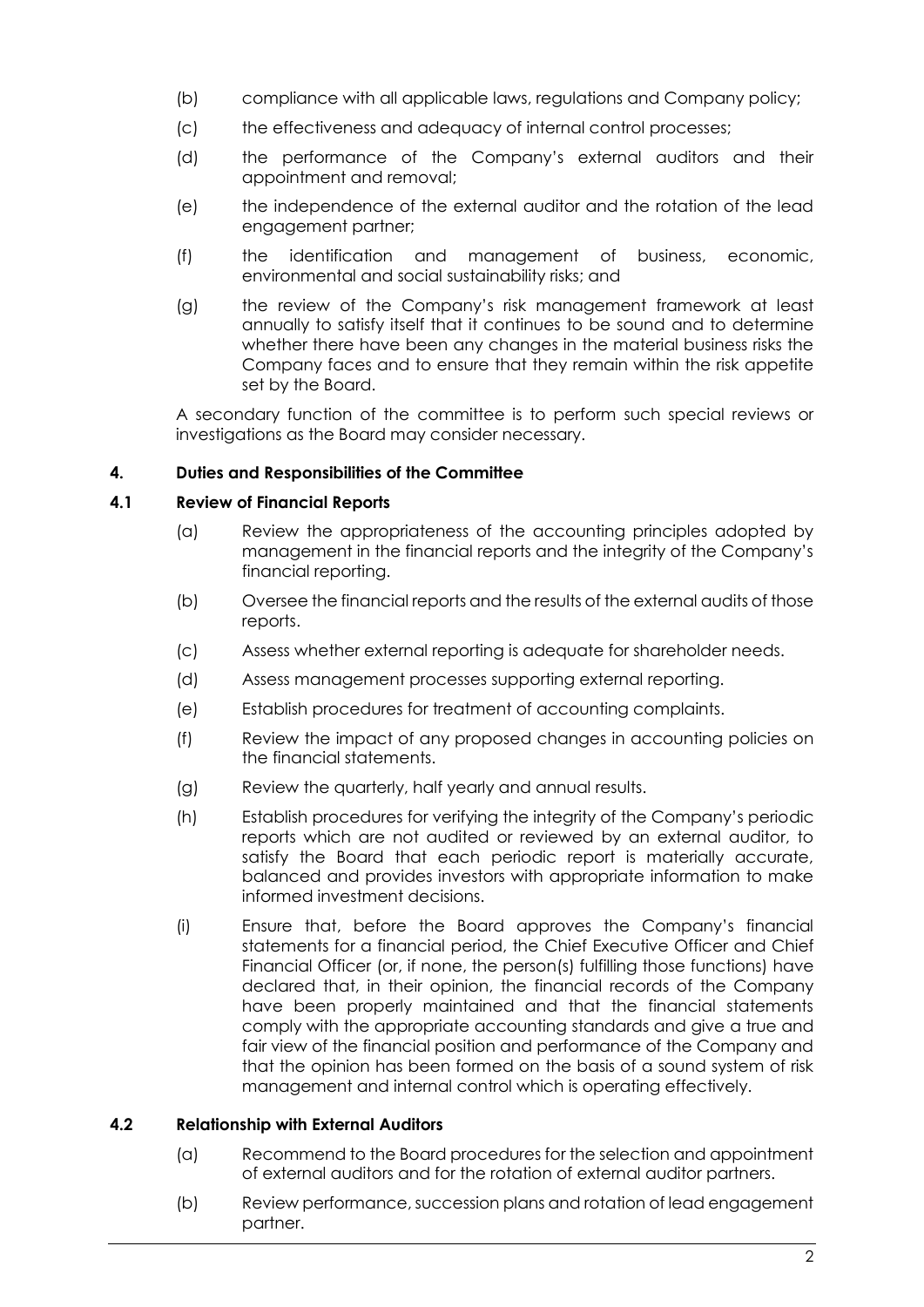- (c) Approve the external audit plan and fees proposed for audit work to be performed.
- (d) Discuss any necessary recommendations to the Board for the approval of quarterly, half yearly or Annual Reports.
- (e) Review the adequacy of accounting and financial controls together with the implementation of any recommendations of the external auditor in relation thereto.
- (f) Meet with the external auditors at least twice in each financial year and at any other time the committee considers appropriate.
- (g) Provide pre-approval of audit and non-audit services that are to be undertaken by the external auditor.
- (h) Ensure adequate disclosure as may be required by law of the committee's approval of all non-audit services provided by the external auditor.
- (i) Ensure that the external auditor prepares and delivers an annual statement as to their independence which includes details of all relationships with the Company.
- (j) Receive from the external auditor their report on, among other things, critical accounting policies and alternative accounting treatment, prior to the filing of their audit report in compliance with the *Corporations Act 2001* (Cth).
- (k) Ensure that the external auditor attends the Company's Annual General Meeting and is available to answer questions from security holders relevant to the audit.

# **4.3 Internal Audit Function**

- (a) Monitor and periodically review the need for a formal internal audit function and its scope.
- (b) Assess the performance and objectivity of any internal audit procedures that may be in place.
- (c) Ensure any formal internal audit function is headed by a suitably qualified person who shall have a direct reporting line to the Board or the committee, and bring the requisite degree of skill, independence and objectivity to the role.
- (d) If the Company does any formal internal audit function, assess the performance and objectivity of the Company's processes for evaluating and continually improving the effectiveness of its governance, risk management and internal control processes.
- (e) Review risk management and internal compliance procedures.
- (f) Monitor the quality of the accounting function.
- (g) Review the internal controls of the Company via consideration of any comments from the Company's internal and/or external auditors and/or commissioning an independent report on the Company's internal controls.
- (h) Risk Management.
- (i) Oversee the Company's risk management systems, practices and procedures to ensure effective risk identification and management and compliance with internal guidelines and external requirements.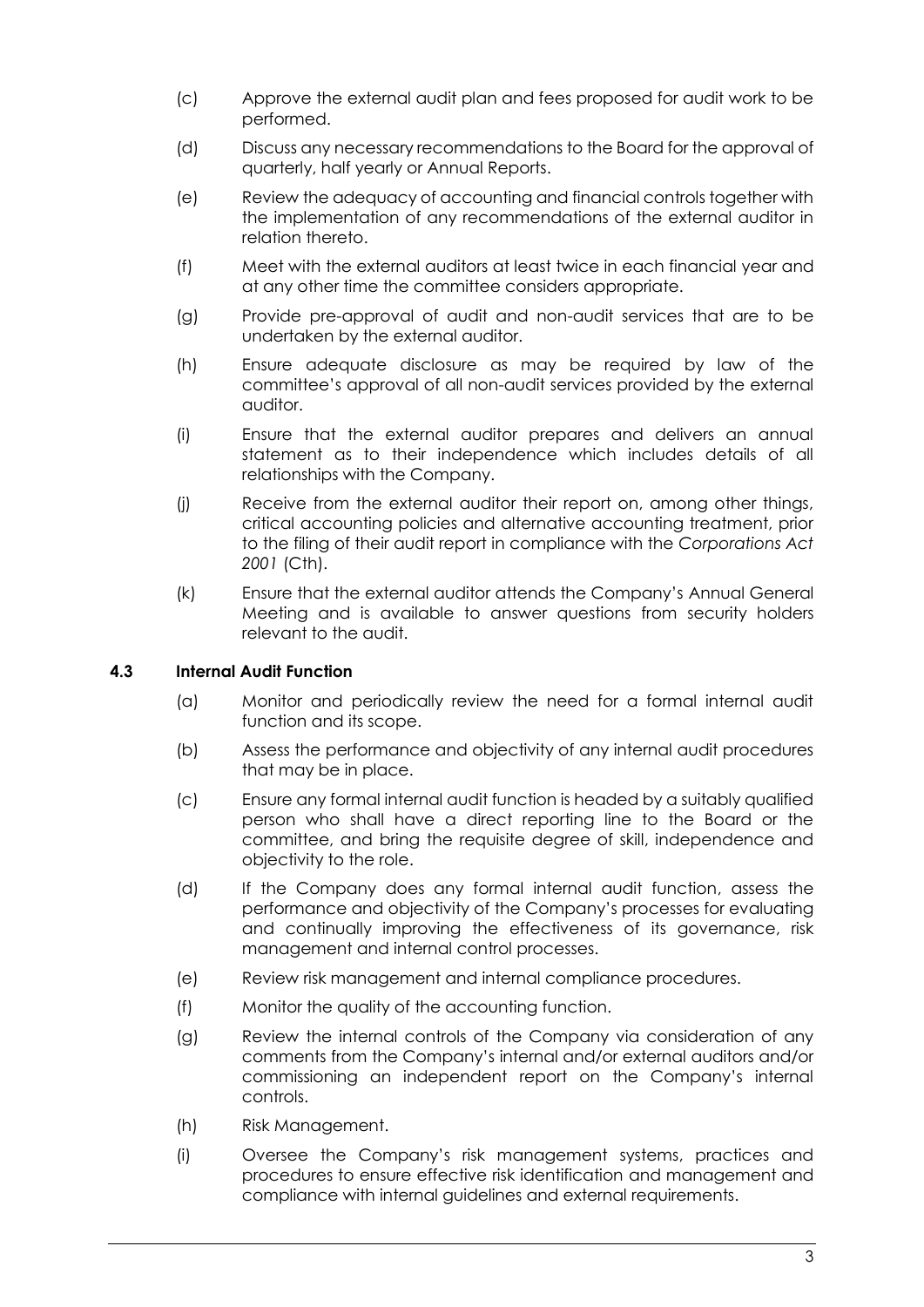- (j) Assess whether the Company has any potential or apparent exposure to environmental or social risks and if it does, put in place management systems, practices and procedures to manage those risks.
- (k) Where the Company does not have material exposure to environmental or social risks, report the basis for that determination to the Board and where appropriate, benchmark the Company's environmental or social risk profile against its peers.
- (l) Assess whether the Company is required to publish an integrated report or a sustainability report in accordance with a recognised international standard.
- (m) Consider whether the Company has a material exposure to climate change risk.
- (n) Review the Company's risk management framework at least annually to satisfy itself that the framework:
	- (i) continues to be sound;
	- (ii) ensures that the Company is operating with due regard to the risk appetite set by the Board; and
	- (iii) deals adequately with contemporary and emerging risks such as conduct risk, digital disruption, cyber-security, privacy and data breaches, sustainability and climate change.
- (o) Review reports by management on the efficiency and effectiveness of the Company's risk management framework and associated internal compliance and control procedures.

## **4.4 Other**

- (a) The committee will oversee the Company's environmental risk management and occupational health and safety processes.
- (b) As contemplated by the ASX Corporate Governance Council's *Corporate Governance Principles and Recommendations – 4th Edition*, and to the extent that such deviation or waiver does not result in any breach of the law, the committee may approve any deviation or waiver from the "*Corporate code of conduct*". Any such waiver or deviation will be promptly disclosed where required by applicable law.
- (c) Monitor related party transactions.

# **5. Meetings**

- (a) The committee will meet at least twice in each financial year and additionally as circumstances may require for it to undertake its role effectively.
- (b) Meetings are called by the Secretary as directed by the Board or at the request of the Chairman of the committee.
- (c) Where deemed appropriate by the Chairman of the committee, meetings and subsequent approvals and recommendations can be implemented by a circular written resolution or conference call.
- (d) A quorum shall consist of two members of the committee. In the absence of the Chairman of the committee or their nominees, the members shall elect one of their members as Chairman of that meeting.
- (e) Decisions will be based on a majority of votes with the Chairman having a casting vote.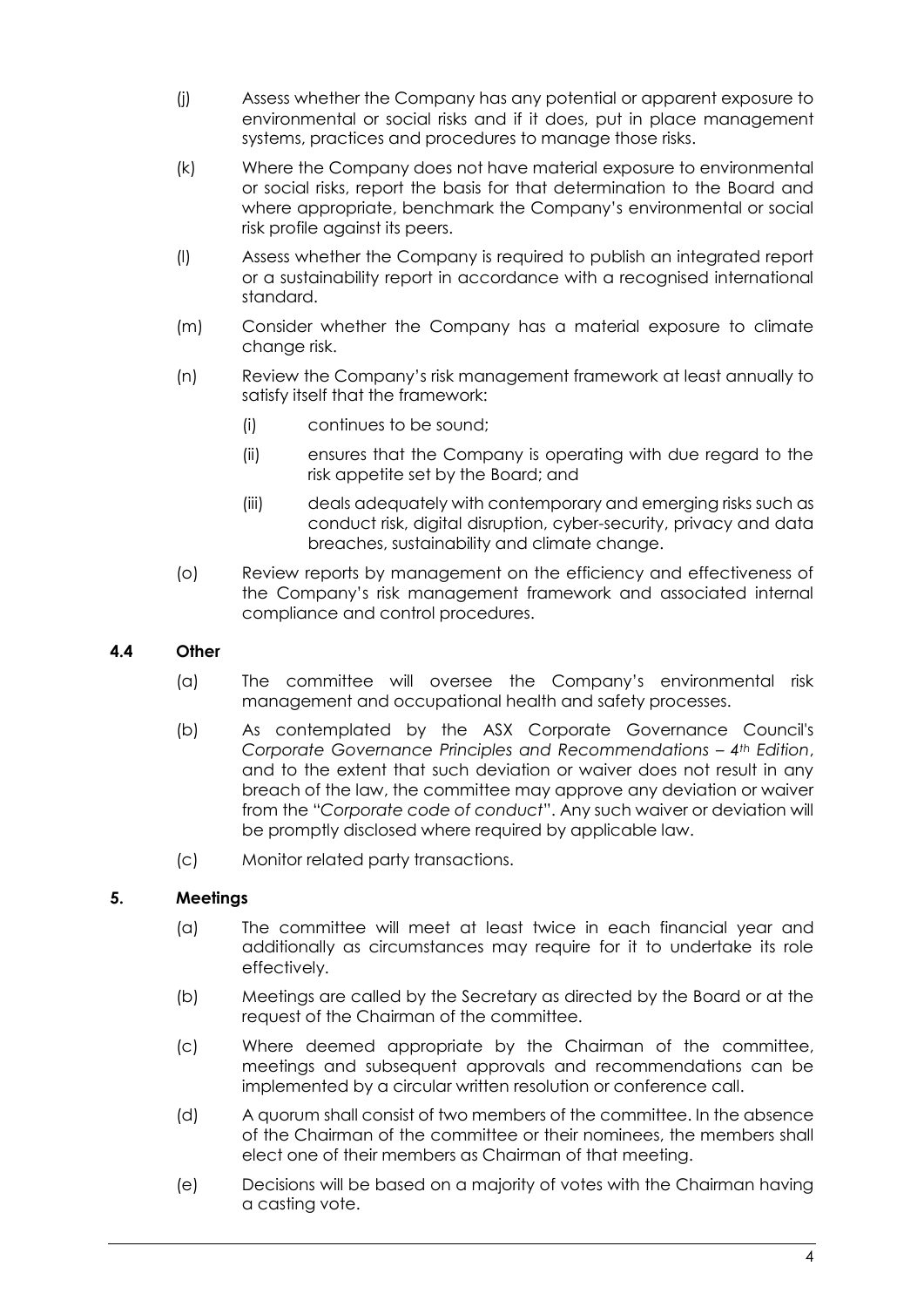- (f) The Chairman of the committee, through the Secretary, will prepare a report of the actions of the committee to be included in the Board papers for the next Board meeting.
- (g) Minutes of each meeting are included in the papers for the next full Board meeting after each committee meeting.

# **6. Secretary**

- (a) The Company Secretary or their nominee shall be the Secretary of the committee and shall attend meetings of the committee as required.
- (b) The Secretary will be responsible for keeping the minutes of meetings of the committee and circulating them to committee members and to the other members of the Board.
- (c) The Secretary shall distribute supporting papers for each meeting of the committee as far in advance as possible.

## **7. Reliance on Information or Professional or Expert Advice**

Each member of the committee is entitled to rely on information, or professional or expert advice, to the extent permitted by law, given or prepared by:

- (a) an employee of the Company and its subsidiaries (if any) (**Group**) whom the member believes on reasonable grounds to be reliable and competent in relation to the matters concerned;
- (b) a professional adviser or expert in relation to matters that the member believes on reasonable grounds to be within the person's professional or expert competence; or
- (c) another Director or officer of the Group in relation to matters within the Director's or officer's authority.

# **8. Access to Advice**

- (a) Members of the committee have rights of access to management and to the books and records of the Company to enable them to discharge their duties as committee members, except where the Board determines that such access would be adverse to the Company's interests.
- (b) Members of the committee may meet with the auditors, both internal and external, without management being present.
- (c) Members of the committee may consult independent legal counsel or other advisers they consider necessary to assist them in carrying out their duties and responsibilities, subject to prior consultation with the Chairman of the committee. Any costs incurred as a result of the committee consulting an independent expert will be borne by the Company.

## **9. Review of Charter**

- (a) The Board will conduct an annual review of the membership to ensure that the committee has carried out its functions in an effective manner and will update this charter as required or as a result of new laws or regulations.
- (b) This charter shall be made available to members on request, to senior management, to the external auditor and to other parties as deemed appropriate and will be posted to the Company's website.